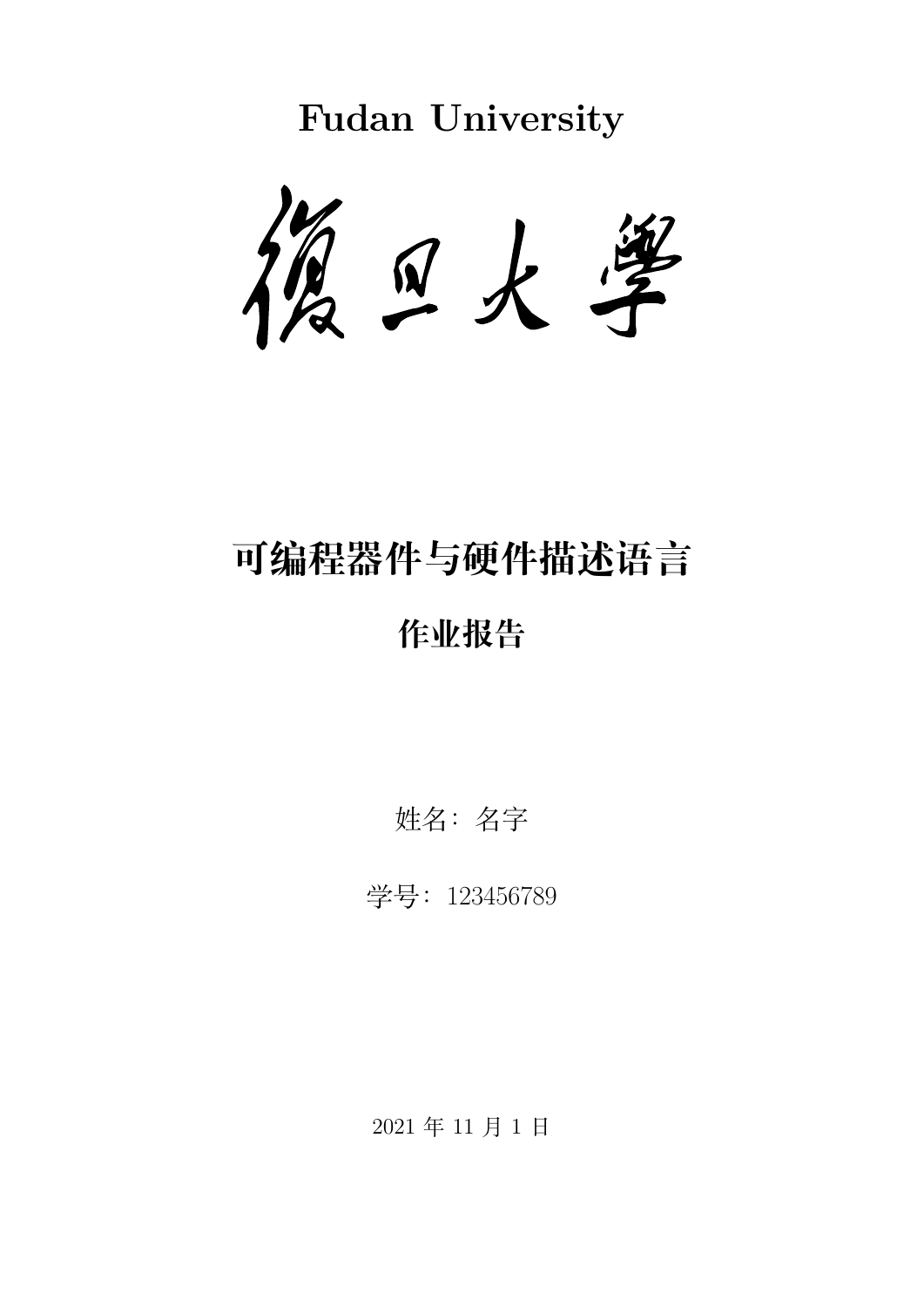## **1 优先编码器**

设计一个 BCD 的优先编码器电路,输入为 10 个开关的状态,要求输出开关对应的编码。输 出编码用 4 位表示, 第一个开关为 0 时, 输出为 0000 时, 第二个开关为 0 时, 输出为 0001 时,...... 第 10 个开关为 0 时, 输出为 1001。第 10 个开关的优先级最高。当没有按键按下 时, 输出信号 E 为 1。有按键按下时, 输出信号 E 为 0。

#### **1.1 顶层说明**



图 1: 元件示意图

Input [9:0] 为十个开关, 其中 Input (9) 的优先级最高, Output [3:0] 为四位输出, E 表示是否 有按键被按下。



图 2: RTL 图

### **1.2 每个宏单元如何实现(对所写代码的说明)**

代码如下: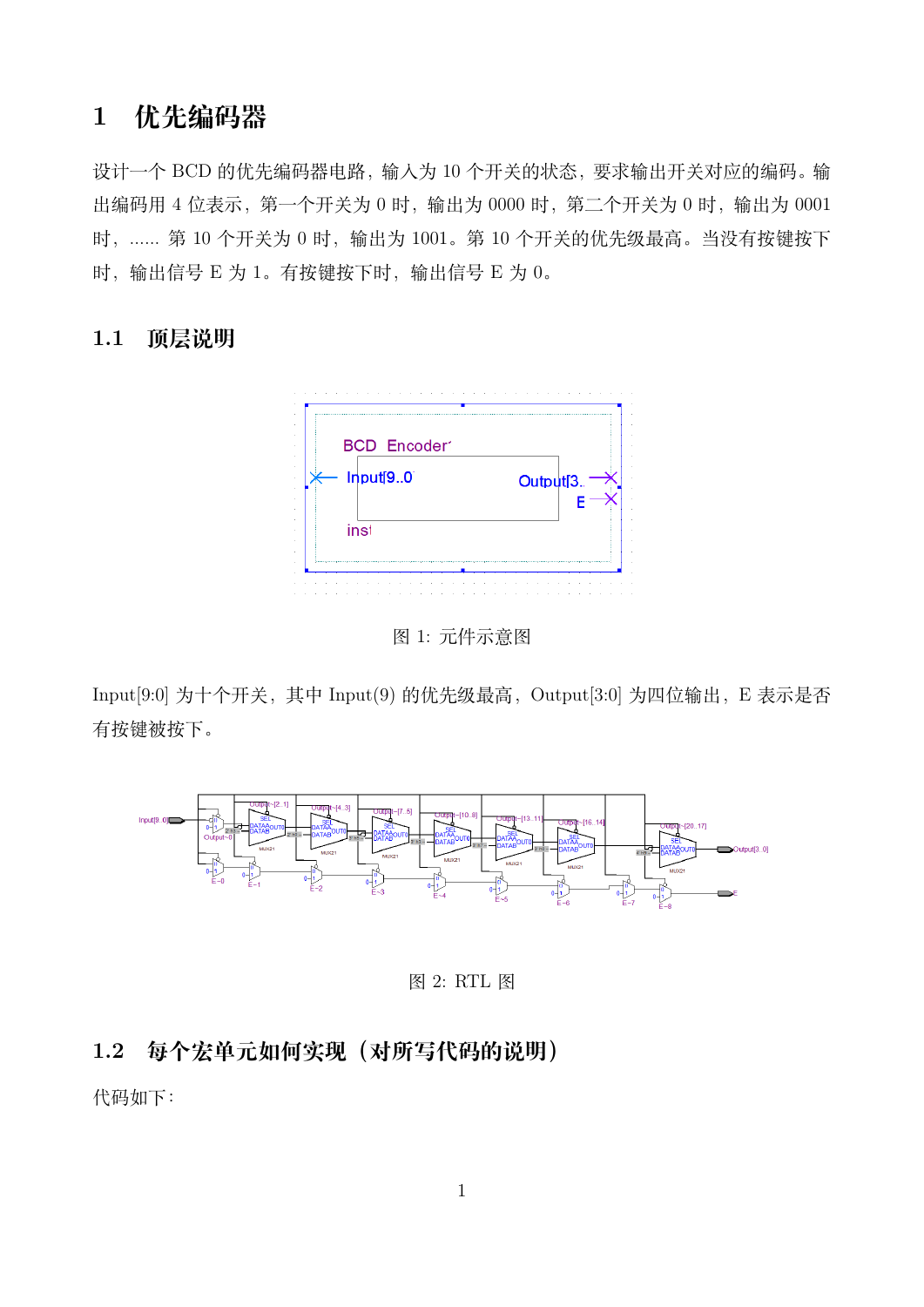```
1 ---------------------------------------------------
2 \mid -10-bit Priority encoder
\vert -- by Zhang Ke, 2021/10/30 9:26PM
4 ---------------------------------------------------
5
6 library ieee;
<sup>7</sup> use ieee.std_logic_1164.all;
8
 9 ---------------------------------------------------
10
11 entity BCD_Encoder10 is
_{12} port (
_{13} Input : in std_logic_vector(9 downto 0);
14 Output : out std_logic_vector(3 downto 0);
<sup>15</sup> E : out std_logic
16);
17 end BCD_Encoder10;
18
19 ---------------------------------------------------
20
21 architecture rtl of BCD_Encoder10 is
22
_{23} begin
24 process (Input)
25 begin
_{26} if (Input(9) = '0') then
_{27} Output \leq "1001";
_{28} E \leq = '0';
_{29} elsif (Input(8) = '0') then
30 Output \leq "1000";
```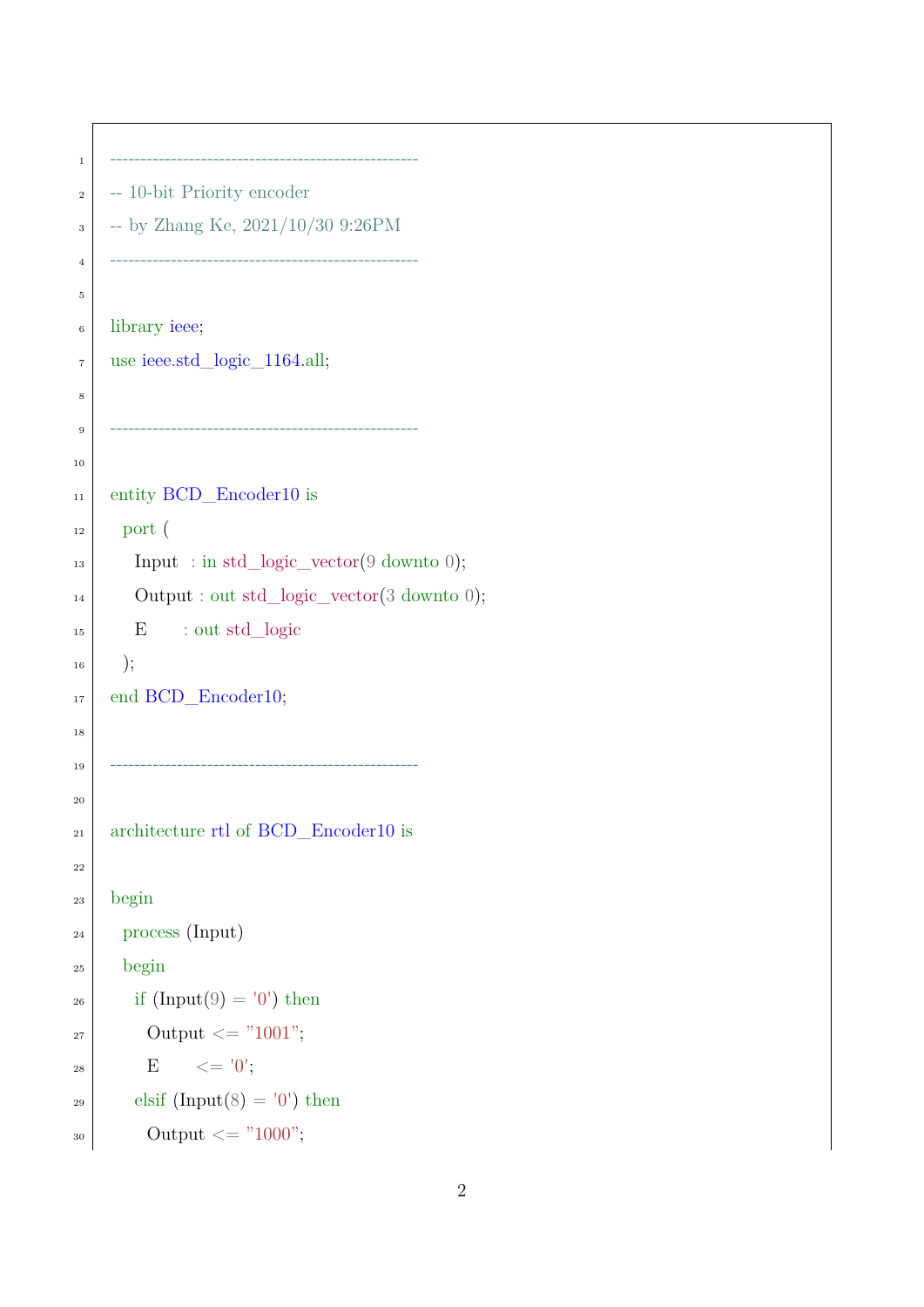$_{31}$  E  $\leq$  = '0';  $\text{as}$  elsif (Input(7) = '0') then <sup>33</sup> Output <= "0111";  $34$  E  $\leq$   $^{\circ}0$ ;  $\text{as}$  elsif (Input(6) = '0') then  $_{36}$  Output  $\leq$  "0110";  $37$  E  $\leq$   $=$  '0';  $\text{38}$  elsif (Input(5) = '0') then 39 Output  $\langle = "0101";$  $_{40}$  E  $\leq$  = '0';  $_{41}$  elsif (Input(4) = '0') then  $_{42}$  Output  $\lt = "0100";$  $_{43}$  E  $\leq$  = '0';  $_{44}$  elsif (Input(3) = '0') then 45 Output  $\langle = "0011";$ 46 E  $\leq$   $\leq$   $\frac{10}{5}$ ;  $_{47}$  elsif (Input(2) = '0') then 48 Output  $\langle = "0010";$  $_{49}$  E  $\leq$   $^{\circ}$  (0';  $_{50}$  elsif (Input(1) = '0') then  $_{51}$  Output  $\leq$  "0001";  $52 \quad E \quad \leq U';$  $\text{ss}$  elsif (Input(0) = '0') then  $_{54}$  Output  $\leq$  "0000";  $55$  E  $\leq$   $\leq$   $\frac{10}{3}$ ; <sup>56</sup> else  $57$  Output  $\lt = "XXXX";$  $58$  E  $\leq$   $^{-1}$ ;  $_{59}$  end if; <sup>60</sup> end process; 61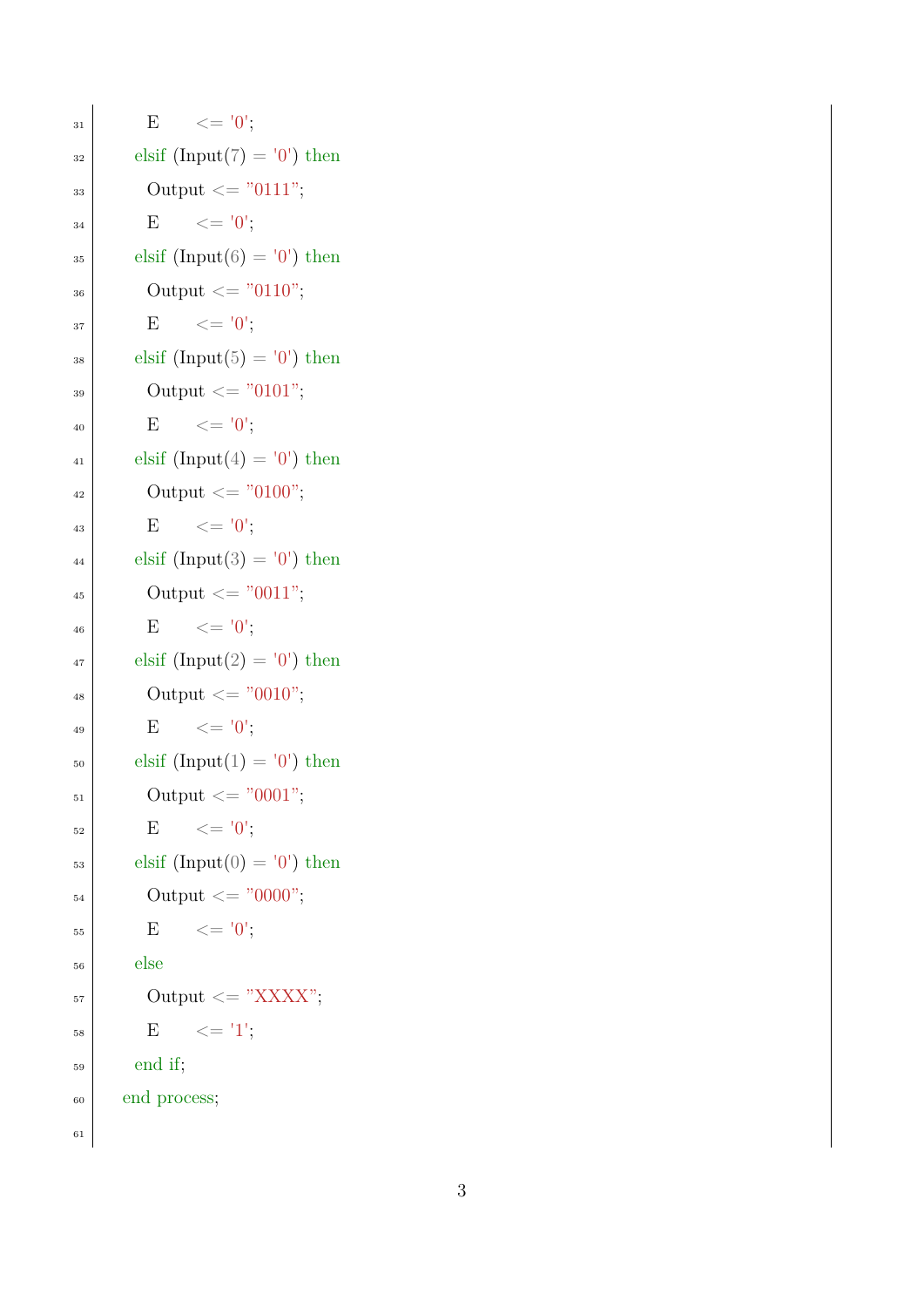以上代码中,将元件输入 Input 定义为 10 位的标准逻辑向量类型,输出 E 和 Output 分别 定义为标准逻辑位和 4 位的标准逻辑向量类型。具体 architecture 实现中使用 IF 语句进行 状态判断并且输出。

#### **1.3 时序仿真结果**

编写 Test Bench 文件如下:

```
1 ---------------------------------------------------
\vert -- Test Bench for 10-bit Priority encoder
\vert -- by Zhang Ke, 2021/10/30 9:57PM
 4 ---------------------------------------------------
5
<sup>6</sup> library ieee;
7 \mid use ieee.std logic 1164.all;
8
 9 ---------------------------------------------------
10
11 entity Q1_BCD_Encoder_tb is
_{12} end Q1_BCD_Encoder_tb;
13
14 ---------------------------------------------------
15
<sup>16</sup> architecture tbbehy of Q1 BCD Encoder tb is
17
18 component BCD_Encoder10
19 port (
_{20} Input : in std_logic_vector(9 downto 0);
_{21} Output : out std_logic_vector(3 downto 0);
```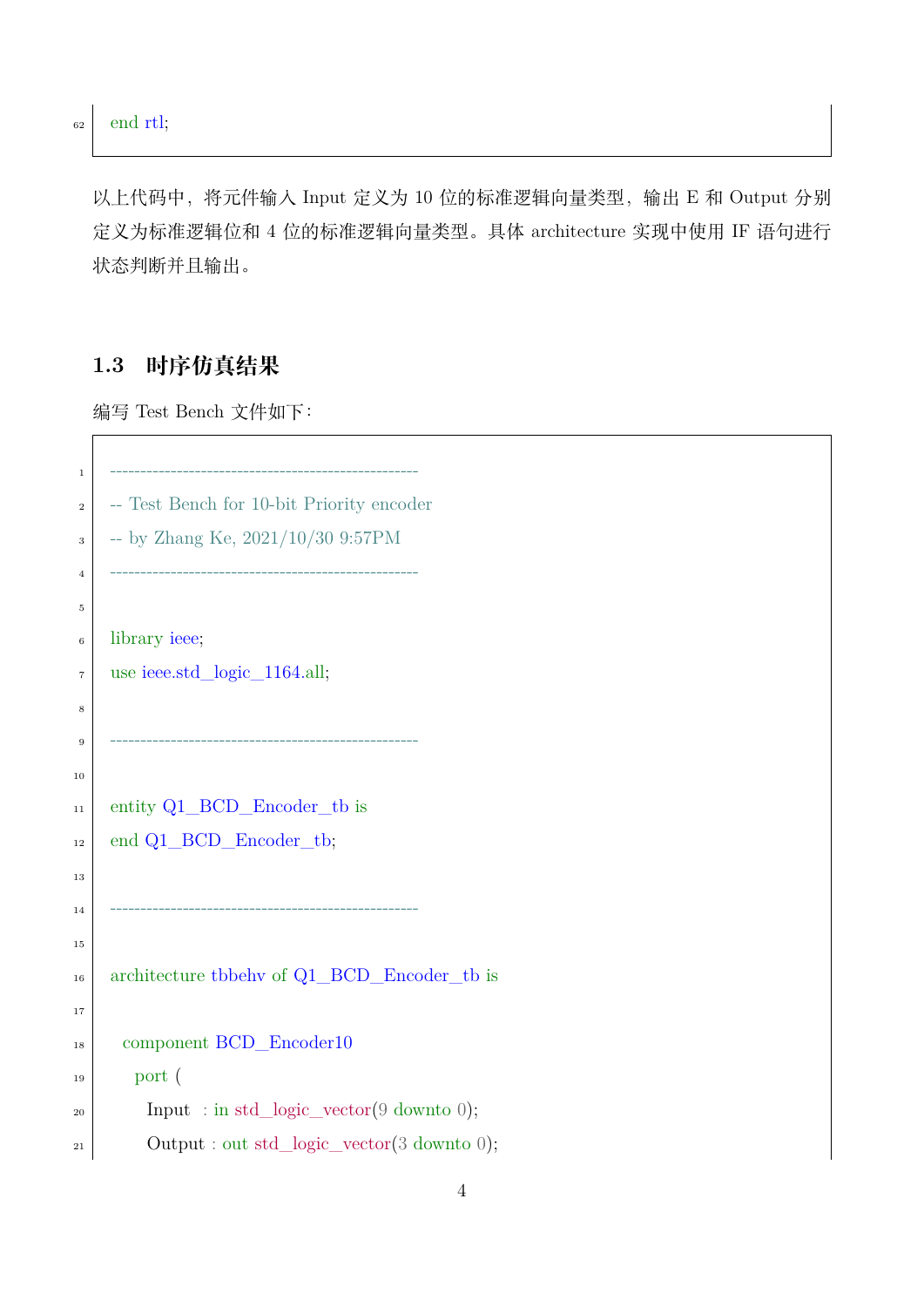```
_{22} E : out std logic
23 );
24 end component;
25
_{26} signal Input : std_logic_vector(9 downto 0) := "00000000000";
_{27} signal Output : std_logic_vector(3 downto 0);
_{28} signal E : std logic;
_{29} begin
30
31 U BCD : BCD Encoder10 port map(Input, Output, E);
32 inputpc : process
33 begin
\{34\} Input \langle 20 \rangle = 70000000000, wait for 20 ns; Input \langle 20 \rangle = 71000000000, wait for 20 ns;
\text{Input} \leq \text{``1100000000''}; \text{ wait for 20 ns}; \text{Input} \leq \text{``1110000000''}; \text{ wait for 20 ns};_{36} Input \leq "1111000000"; wait for 20 ns; Input \leq "1111100000"; wait for 20 ns;
37 \mid Input \leq "11111110000"; wait for 20 ns; Input \leq "11111111000"; wait for 20 ns;
\{38\} Input \langle 38 \rangle Input \langle 48 \rangle Input \langle 58 \rangle Input \langle 58 \rangle Input \langle 58 \rangle Input \langle 68 \rangle Inside \langle 78 \rangle Input \langle 68 \rangle Input \langle 78 \rangle Input \langle 68 \rangle Input \langle 78 \rangle Input \langle 78 \rangle Input \langle 88 \rangle Inp
\text{Input} \leq \text{``1111111111''}; \text{ wait for 20 ns; Input } \leq \text{``1001100000''}; \text{ wait for 20 ns};_{40} Input \leq "1110100000"; wait for 20 ns; Input \leq "1111100100"; wait for 20 ns;
_{41} Input \leq "1111011100";
42 wait;
<sup>43</sup> end process;
44
<sup>45</sup> end architecture;
```
使用上述 Test Bench 文件进行仿真,波形图如下: